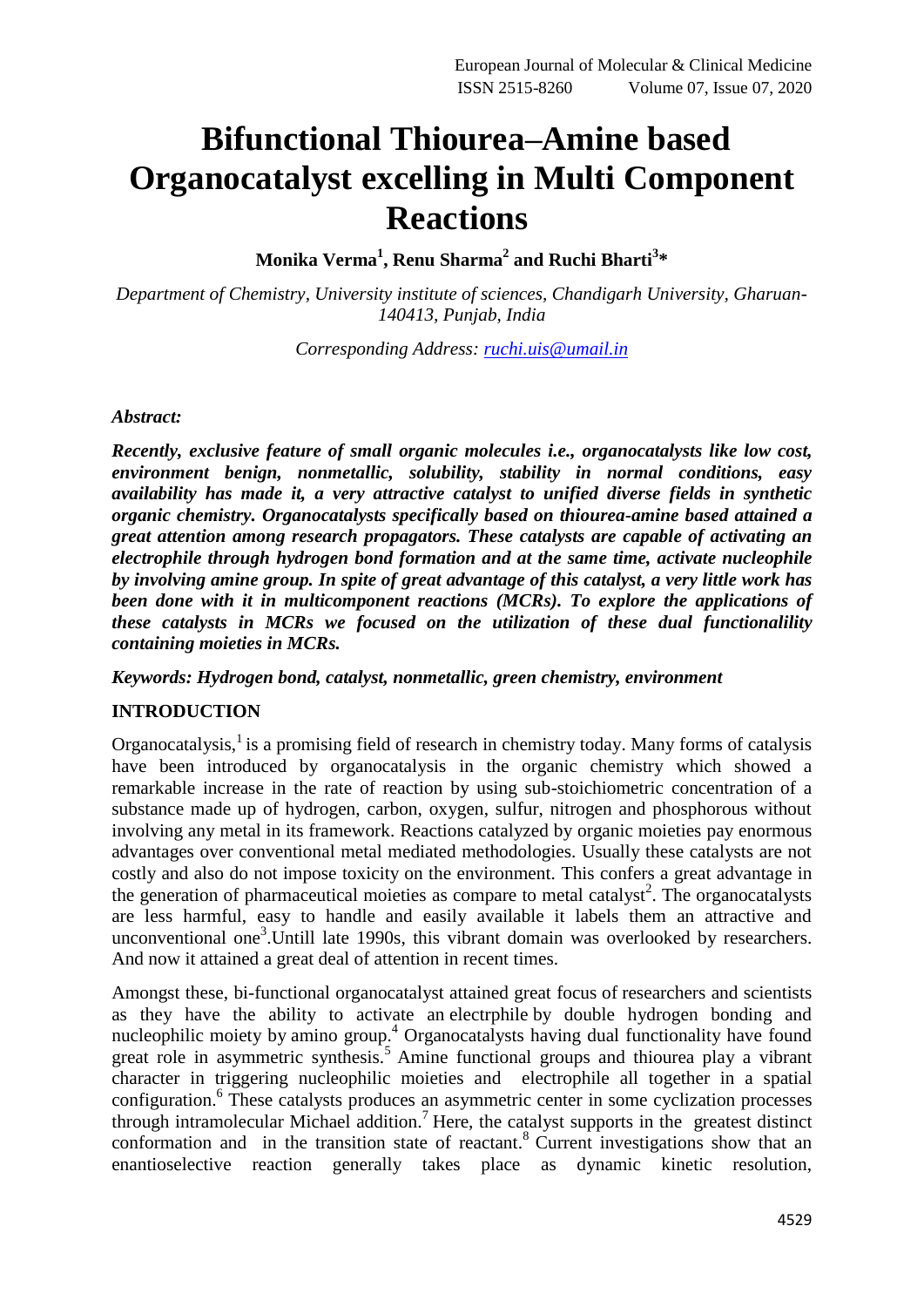desymmetrization and chirality which encourage us to expand the benefits of this catalyst.<sup>9</sup> The dual nature and versatility of the organocatalysts are also used for construction of enantioselective axial chiral molecules.<sup>10</sup> So looking at these tremendous applications of organocatalysis $11$  we summed up a write up from of past ten years approach of bifunctional organocatalyst.<sup>12</sup>



As it can be seen in the image given above, the role of thiourea moiety is to activate the electrophile by forming the H- bond, where as basic functionality present in this molecule activate the nuclephile.<sup>13</sup> By using thiourea amine based organocatalysts, both the types of stereoselective i.e., diastereoselectives as well as enantioselective compounds can be obtained with good yield.<sup>14</sup> Along with these, many aromatic ketones were also exposed to bifunctional organocatalysts produces stereogenic centers in good yields.<sup>15</sup> This catalyst is also useful in the stereocontrolled creation.<sup>16</sup> When co-catalysts is used as additive along with these organocatalysts, improved the reactivity and enntioselectivity.<sup>17</sup> However, when trans- compounds like isobutyladehyde, trans-nitro styrene or acetone are involved, hydrogen bonding interaction takes place in between the substrate and bifunctional organocatalysts. Further, various types of urea, thiourea, amides have been tested as donor for hydrogen bonding. Although only with Amine thiourea catalyst, good yields and enantioselectivity achieved.<sup>18</sup> N-H bonds is acidic in thiourea but that is not related to the catalytic activity rather substrate of reaction and condition determine the catalytic behavior.

# **Literature Review:**

In 2006 Tsogoeva *et al* briefed the dual functionality of organocatalyst containing thiourea and amine group as a competent catalyst to the various diverse aromatic nitro olefins with propane-2-one for the generation of chiral scaffolds as γ-nitro ketones in good yield along with high enantioseletivities (Scheme  $1$ ).<sup>19</sup>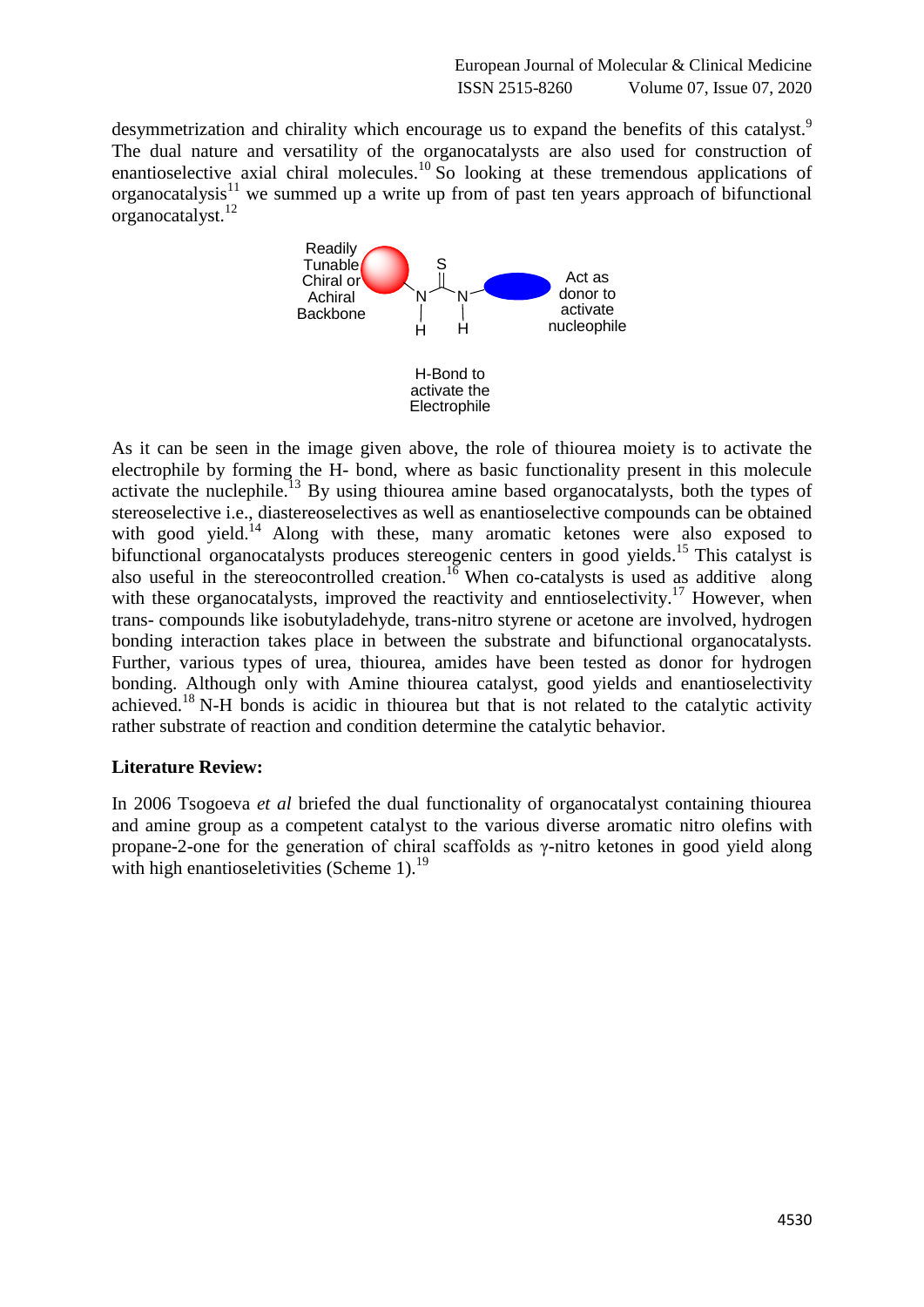

#### **(Scheme 1)**

In 2006 Wei, S et al. reacted different aromatic nitroolefins with the bifunctional thiourea amine organocatalyst to catalyze the ketones through addition reaction (Michael addition). The product was attained in high yield along with high selectivity (Scheme 2).<sup>20</sup>



# **(Scheme 2)**

Jacobsen and co worker in 2006 described an addition of olefins and ketones using thiourea amine organocatalyst. In this reaction, addition of  $R^1$  = Ethyl, n-Butyl, n- pentyl; and  $R^2$  = Methyl , n-alkyl ethyl ketones to nirostyrene got 30:1 regioselectivity, have enatiomeric excess up to 99% as well as supporting the anti isomer also (20:1). While the reaction of nitrostyren occured in less normal with -alkyl ethyl ketone, provides product along with regioselectivity (Scheme 3). <sup>21</sup>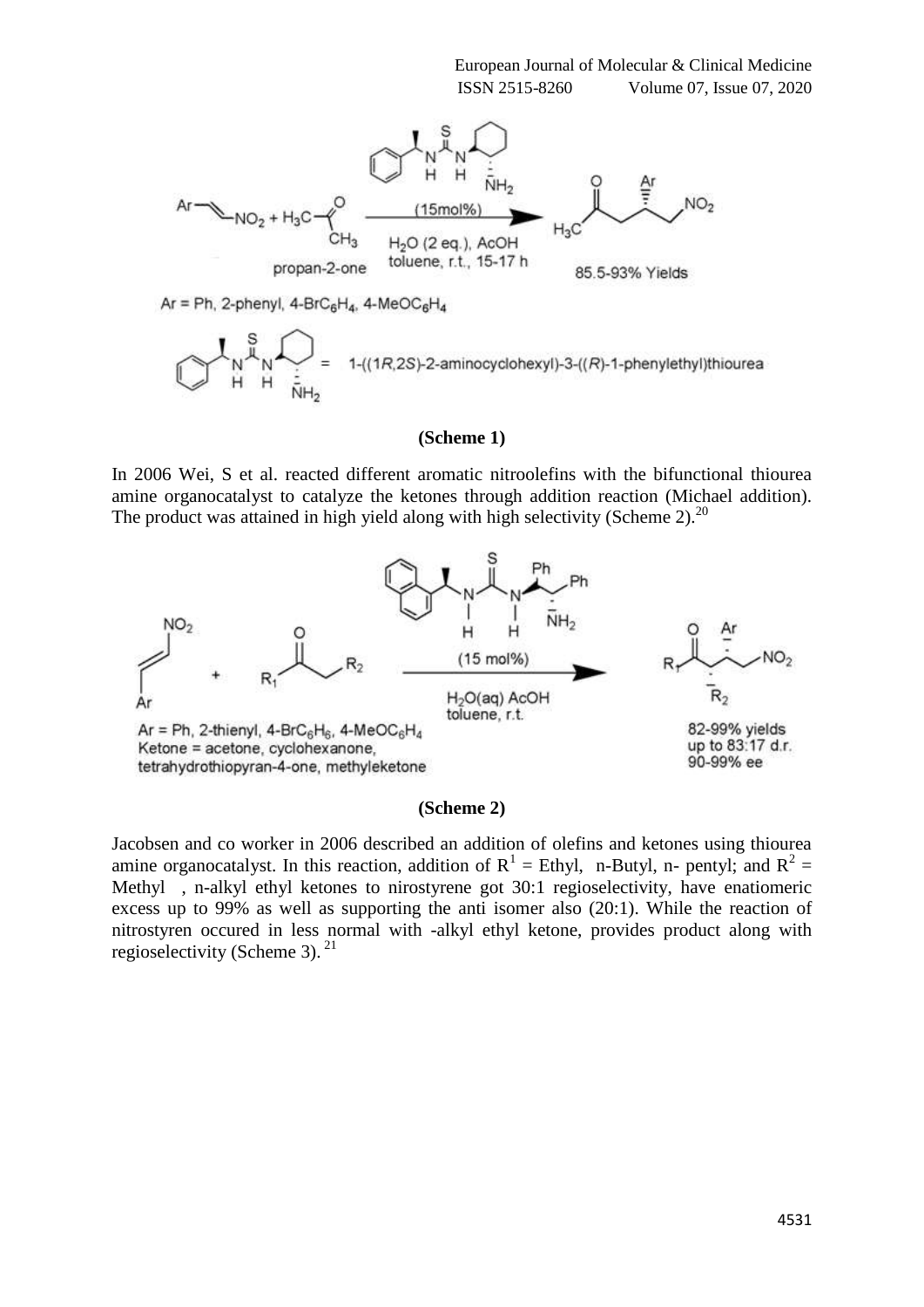

#### **(Scheme 4)**

In 2014, Herrera and co-workers (Scheme 4) worked on the non symmetric Friedal craft alkylation of nitroalkene and indole is described by using aminoindanole derived thiourea organocatalyst. It is hydroxyl group which preferentially attacked on indole rather than nitro alkene determining the selectivity in reaction $2^2$ .

Later in 2011, He's group described about the application of some multiple hydrogen bond which provide amine in the non symmetric additive form of acetylacetone grounded on an organocatalysts to the β-nitroalkenes. Thiourea worked as catalyst very effectively and also brought chirality in the reaction. Under optimized conditions this technique gave the γnitrocarbonyl compound with highly yield and highly enantioslctivity (Scheme 5). $^{2}$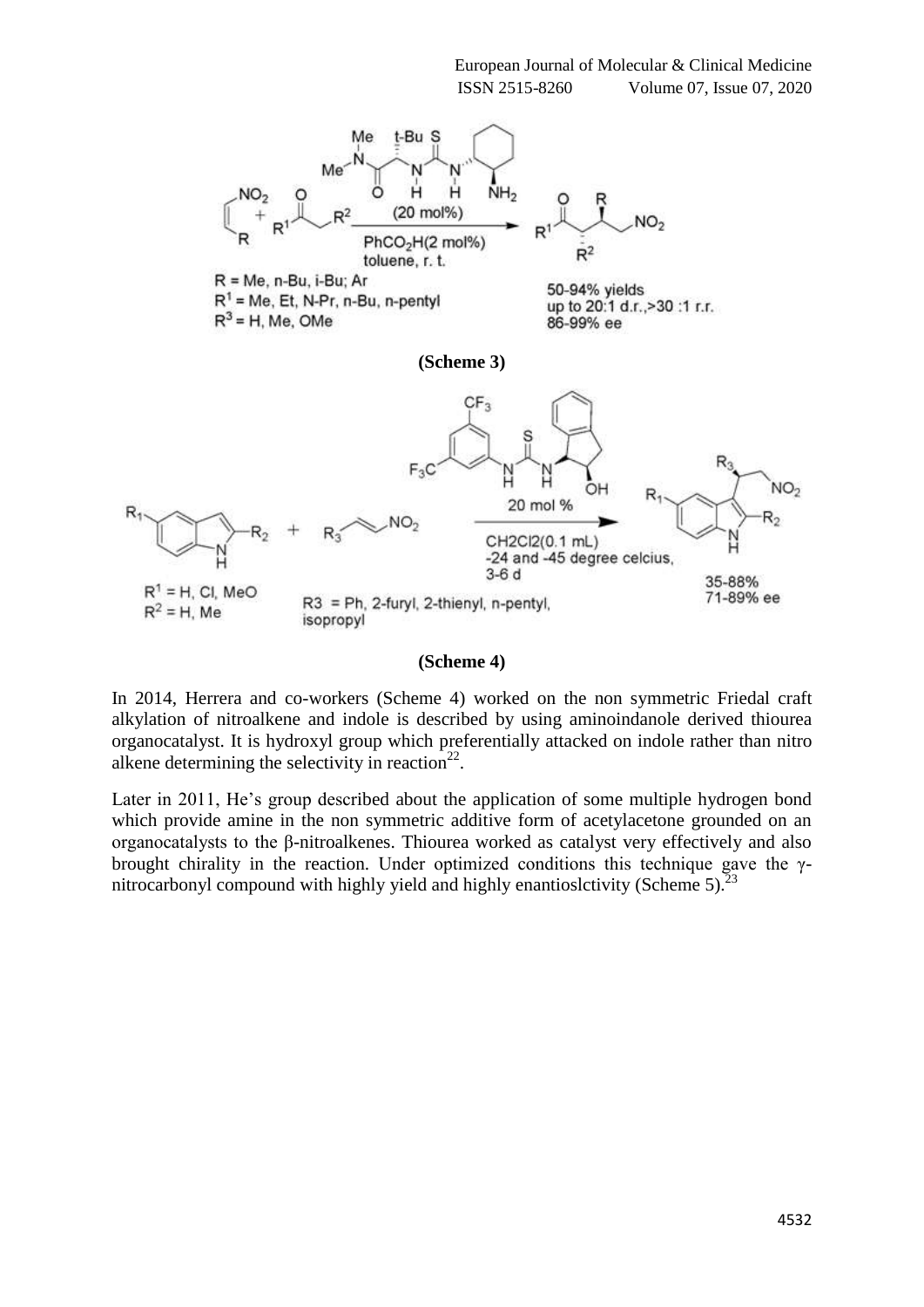

#### **(Scheme 6)**

The above process (Scheme 6)<sup>24</sup> given is Aza-Henry reaction. Here, Ellman *et al* presented a group of advanced organocatalyst having thiourea framework containing *N*-sulfinyl moiety with hydrogen bonding. Here catalyst is acidic and also function as chiral organizer. So due to the catalyst, excess of nitroalkanes react with the *N*-Boc-protected imines and produced a product with good yield and enantioselctivity.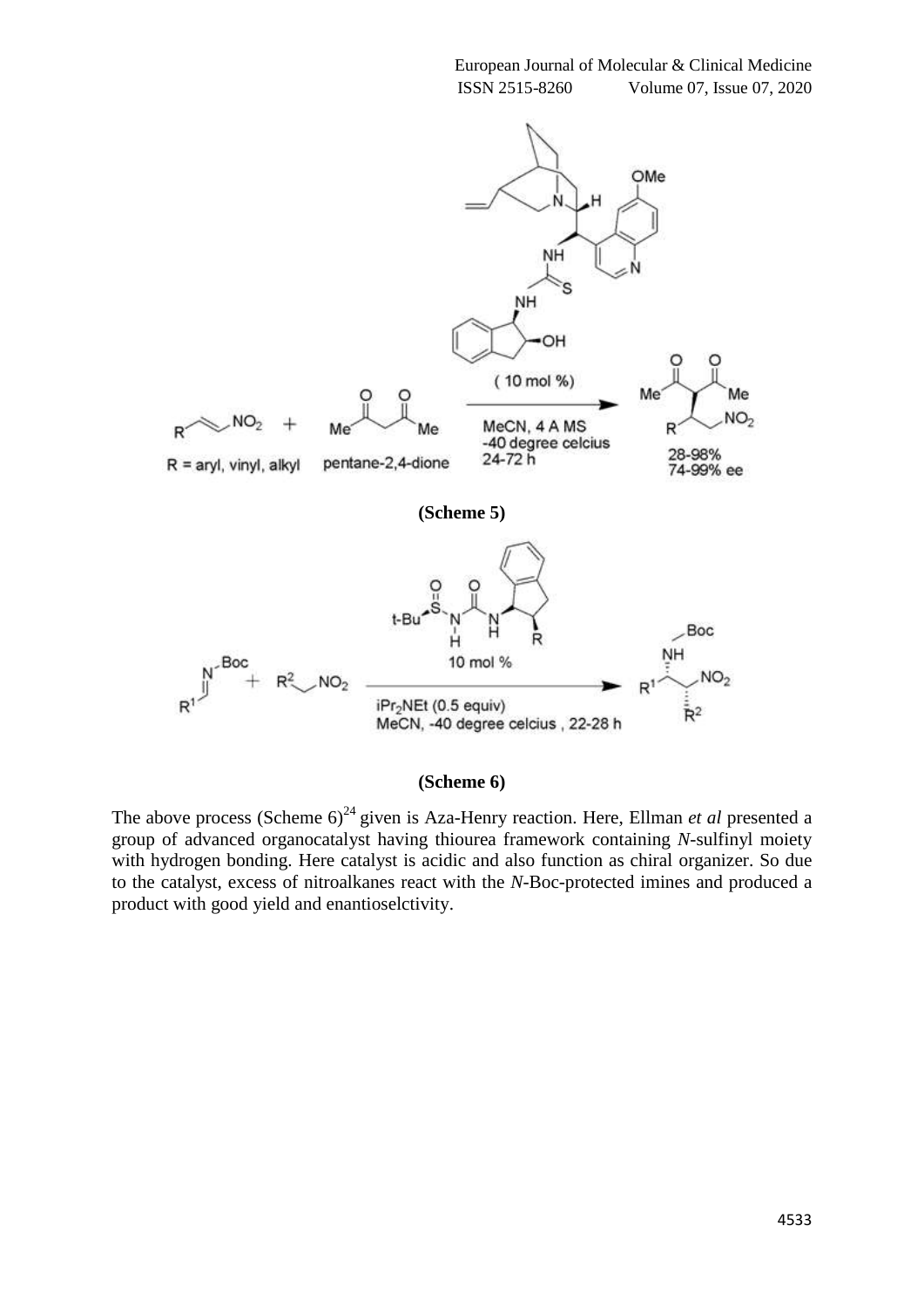

#### **(Scheme 7)**

Asymmetric Michael addition reaction (Scheme  $7)^{25}$  of 3- pentanone and nitroalkenes during the amino catalysis is shown above. The catalyst used here is Aminoindanol derived thiourea amine based organocatalyst. Some examples of this catalyst are available in the literature, here, nitroalkene compounds gave enatioselective ketones which are supplemented to this moiety. Najera, in 2006, presented organocatalysts which involve different alcoholic amino prolin-amide and introduced a non symmetric reaction of Michael addition via organocatalysis involving the reaction of nitrostyrenes and 3-pentanone. It gave syn-adduct along with anti- products in good quantity along with higher selectivity.



#### **(Scheme 8)**

Above reaction (Scheme 8)<sup>26</sup> involved the combination of toluene and AcOH (5mol %) along with thiourea amine based organocatalyst at  $4^{\circ}$ C and provided the products as diastereoslective and enatioselective products in good yield (50- 99%). Jacobson *et al* in 2013 presented this diastereoselective and enatioselective route for the creation of chiral benzoquinolizidine and indole by the reaction amid the cyclic imines and enones promoted by thiourea–amine catalyst.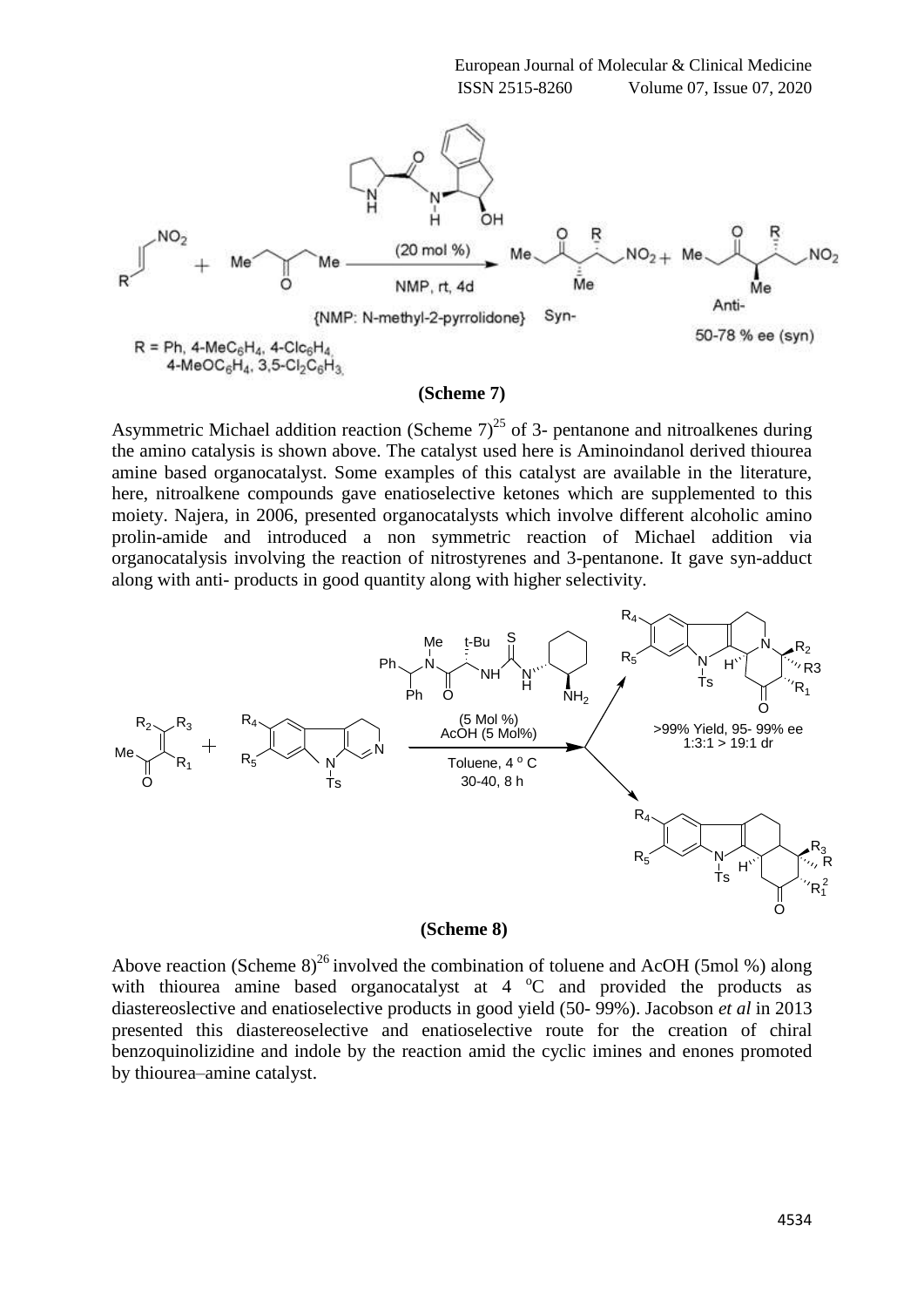

#### **(Scheme 9)**

In 2012, Wang's groups announced an important organocatalysed (thiourea –amine along with Bronsted acid additive as acetic acid) Diels- Alder reaction generates aza-spirocyclic compounds by cycloaddition of [4+2] reaction at -13  $^{0}$ C gave a higher yield of 84% to 99% which was highly enantioselective (Scheme 9). $27$ 





A [3+2] cycloaddition reaction is described by Xie's *et al* where he identified a resolution of derivatives of racemic 3-nitro-2H-chromene using cyclization along with α-amino malonate imine via Takemoto's chiral bifunctional organocatalyst. The process goes with four vicinal carbons with multi functional derivatives (Scheme 10).<sup>28</sup>



#### **(Scheme 11)**

Wang *et* al illustrated a 1,3-dipolar reaction and produced optically active functionalized pyrolidines in very good yield along with enatioselectivities. Enatioselective products having aromatic substituents are obtained via this cycloaddition reaction in very good yields (Scheme 11). $^{29}$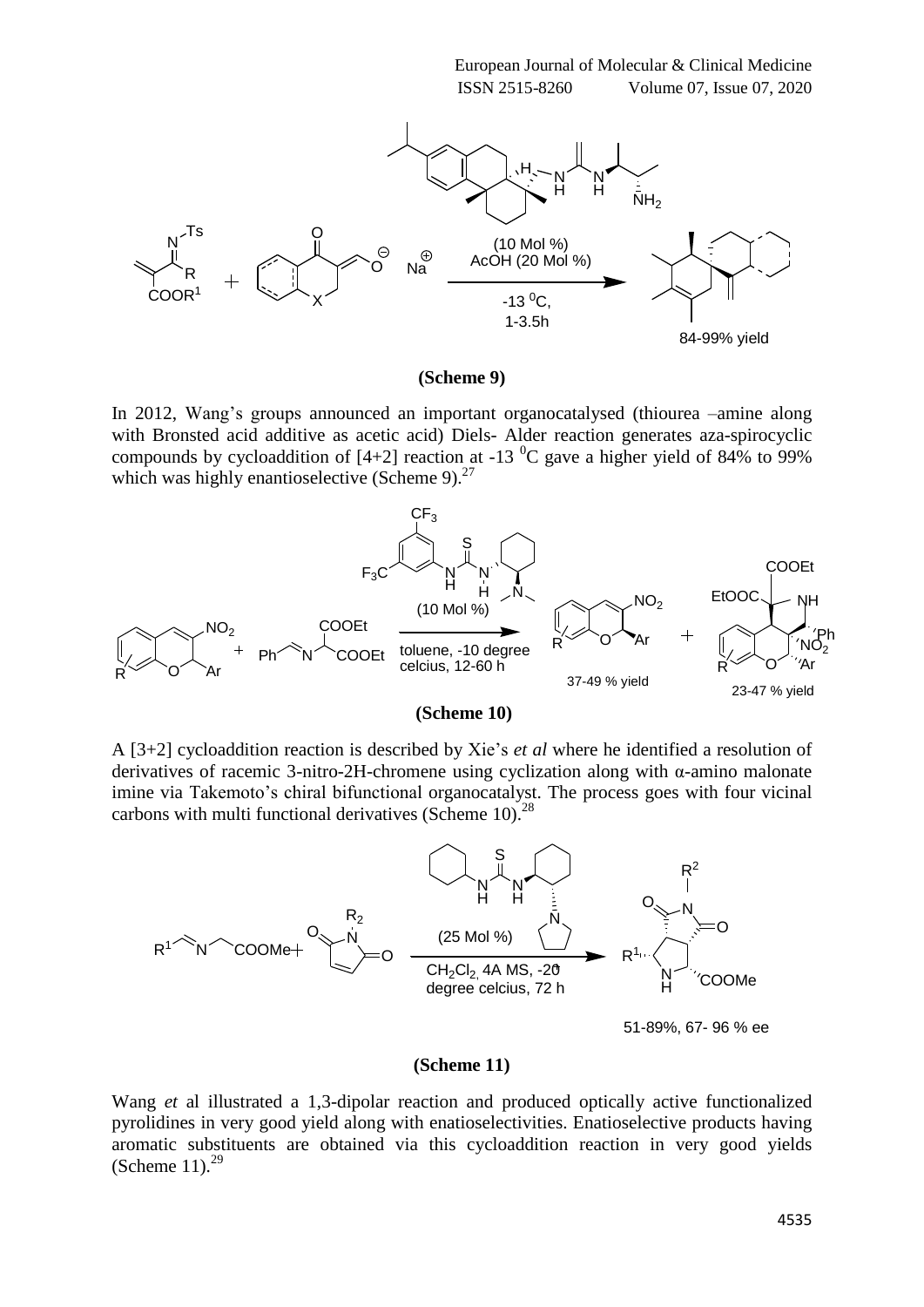

**(Scheme 12)**

63-97 %, 86-99%ee

In2014, Jorgensen *et al* discussed (Scheme  $12$ )<sup>30</sup> the diastereoselective and enatioselective production of 4-nitropyrazolidines. Thiourea-amine organocatalyzed cycloaddition reaction in the presence of toluene at  $-30^{\circ}$ C yielded the expected products in good to moderate yield (63-97%) with high enatioselectivities (86-99%).

In 2014, Wang *et al* announced an organocatalytic asymmetric route towards thiopyranoindole annulated heterocycles as enantioselective product in high yield (81-98%) via [3+3] cycloaddition reaction in the presence of thiourea-amine organocatalyst, at -10°C (Scheme  $13)$ .<sup>31</sup>



 **(Scheme 13)**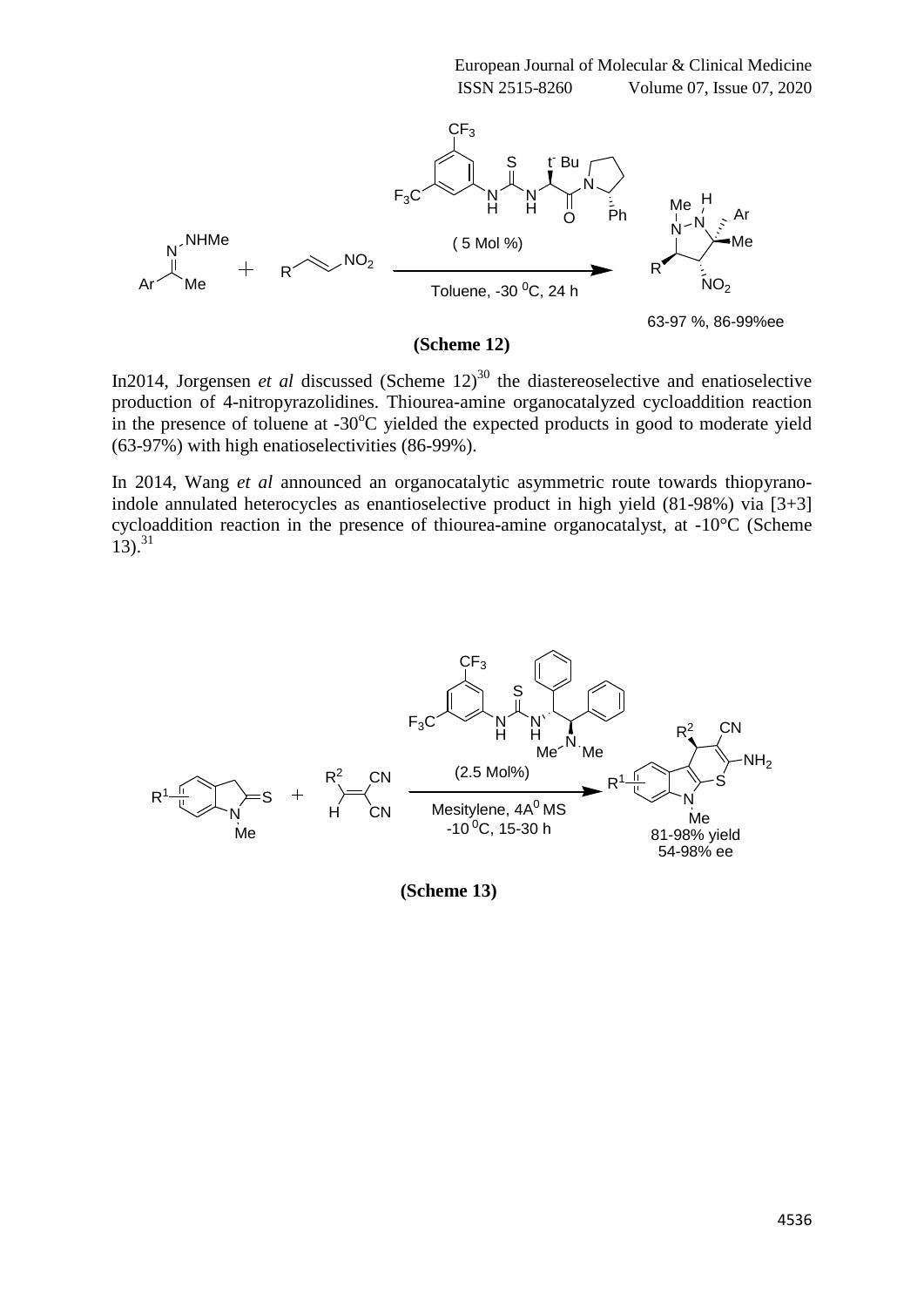

#### **(Scheme 14)**

Another stereoselective [3+2] cycloaddition reaction was explained by Wang, xu *et* al in 2012. They did the reaction of isocyanoesters and methylene indolinones with thiourea amine catalyst in chloroform under -20°C to give 3,3- pyrrolidinyl spirooxindoles in good yield and high enatioselectivities (Scheme 14).<sup>32</sup>



### **(Scheme 15)**

In 2013, Wang *et al* developed an enatioselective pathway via 1,3-Dipolar addition reaction. The reaction took place by addition of imino esters to Methylene indolinones having four stereocenters. Two centres among these four were spiro quaternary stereocenters. The reaction gave better results in addition of thiourea amine based organocatalyst and  $C_6H_5CH_3$ (Scheme  $15$ ).<sup>33</sup>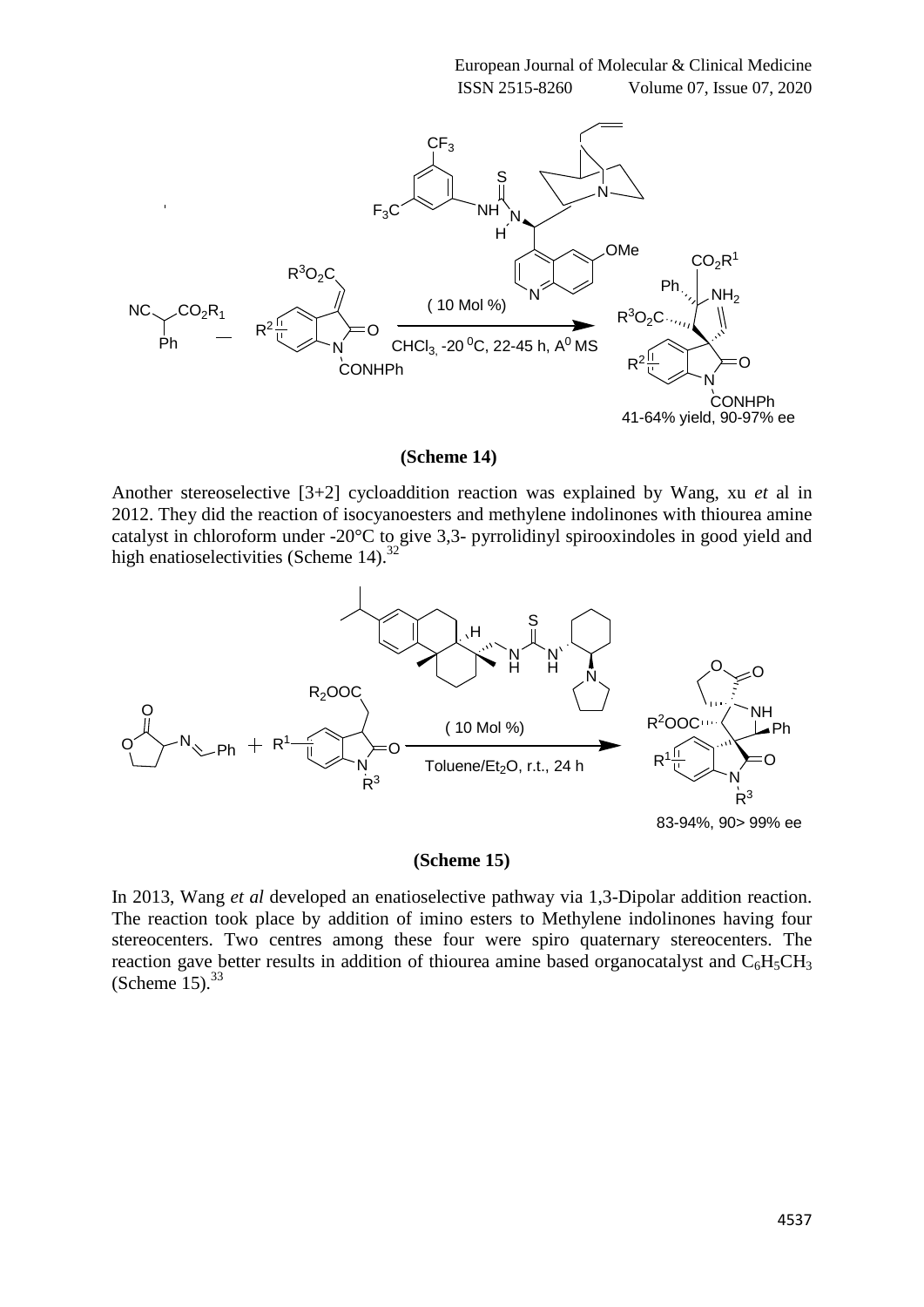

#### **(Scheme 16)**

Furter, a Thiourea-amine organocatalyzed MCRs were reported by Bharti *et al* which involved the production of pyrano-fused phenazine. Initially they senthesized a series of new organocatalysts and further implemented them in the production of biologically important heterocycles as pyrano-fused benzophenazines by the combination of *o*- phenylenediamines, malononitriles, 2-hydroxy-1,4-naphthoquinone and diverse aldehydes or isatins under reflux condition (Scheme 16).<sup>34</sup>



**(Scheme 17)**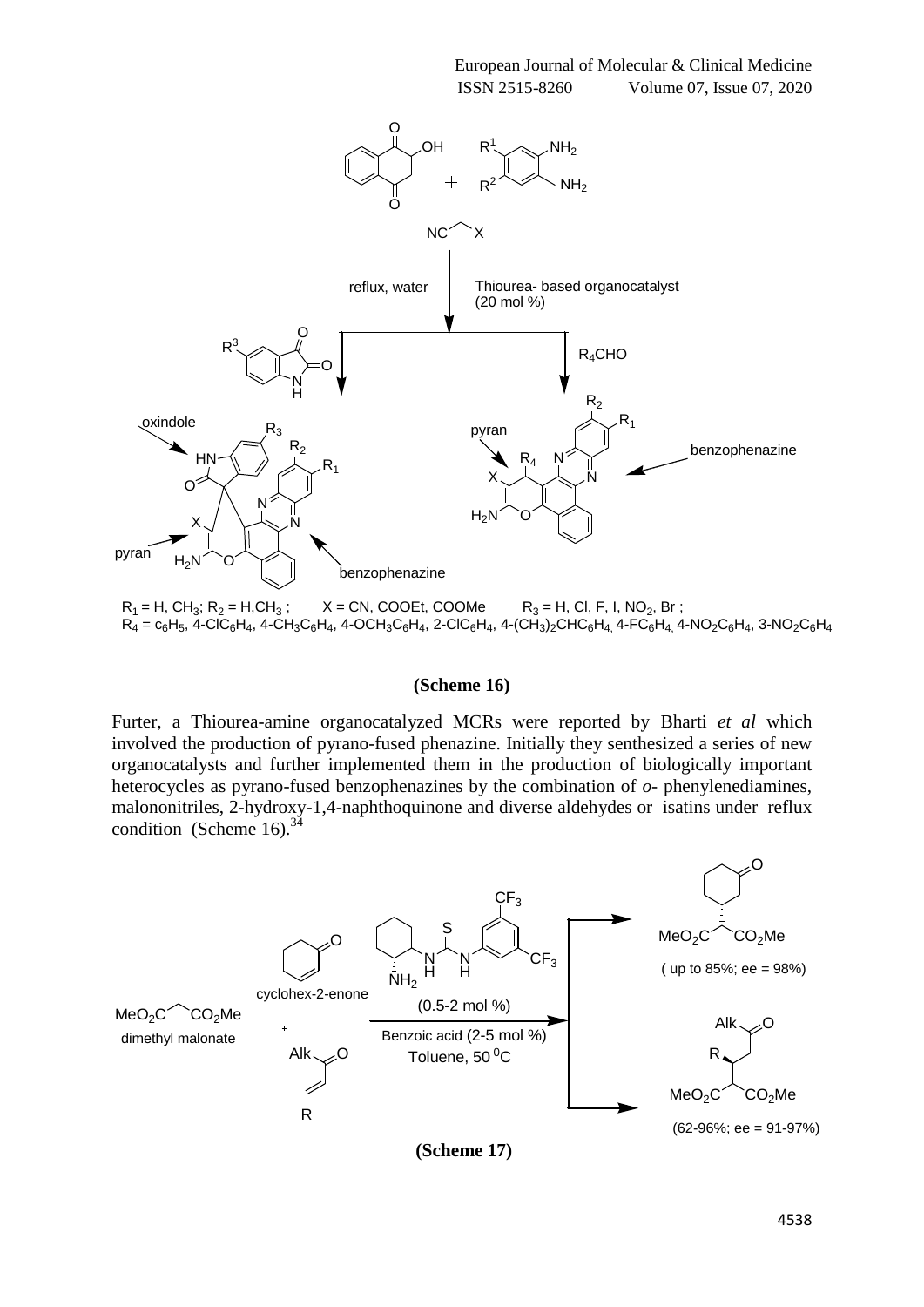Later, A highly enatioselective Michael cycloaddition reaction was described where malonates were converted to enones with 1,2-diaminocyclohexanane promoted by thioureaamine organocatalysts,. This protocol was performed in the presence of weak acid as solvent at 50  $^{\circ}$ C in good yields (Scheme 17)<sup>35</sup>.

# **Conclusion:**

Organocatalysts have a huge opportunity in the synthetic organic chemistry. The way it activates the substrate makes it a very indistinct one providing great yield and high enantioselectivity. At many places the activity and behavior of this remarkable catalyst is supported by computational calculations and experiments. By involving this bifunctional organocatalysts variety of products have been successfully synthesized.

# **References:**

1. Enders, D.; Huettl, M. R.; Grondal, C.; Raabe, G., Control of four stereocentres in a triple cascade organocatalytic reaction. *Nature* 2006, *441* (7095), 861.

(b) Sorensen, E. J.; Sammis, G. M., A dash of proline makes things sweet. *Science* 2004, *305* (5691), 1725-1726; (c) List, B.; Yang, J. W., The organic approach to asymmetric catalysis. *Science* 2006, *313* (5793), 1584-1586.

2. Tu, Y.; Wang, Z.-X.; Shi, Y., An efficient asymmetric epoxidation method for trans-olefins mediated by a fructose-derived ketone. *Journal of the American Chemical Society* 1996, *118* (40), 9806-9807.

3. (aDenmark, S. E.; Wu, Z.; Crudden, C. M.; Matsuhashi, H., Catalytic epoxidation of alkenes with oxone. 2. Fluoro ketones. *The Journal of organic chemistry* 1997, *62* (24), 8288- 8289.

(bEnders, D.; Seki, A., Proline-catalyzed enantioselective Michael additions of ketones to nitrostyrene. *Synlett* 2002, *2002* (01), 0026-0028.

4. (a) Siau, W.-Y.; Wang, J., Asymmetric organocatalytic reactions by bifunctional aminethioureas. *Catalysis Science & Technology* 2011, *1* (8), 1298-1310.

(b) Narayanaperumal, S.; Rivera, D. G.; Silva, R. C.; Paixao, M. W., Terpene‐Derived Bifunctional Thioureas in Asymmetric Organocatalysis. *Chem Cat Chem* 2013, *5* (10), 2756- 2773.

5 Serdyuk, O. V.; Heckel, C. M.; Tsogoeva, S. B., Bifunctional primary amine-thioureas in asymmetric organocatalysis. *Organic & biomolecular chemistry* 2013, *11* (41), 7051-7071.

6. Lalonde, M. P.; McGowan, M. A.; Rajapaksa, N. S.; Jacobsen, E. N., Enantioselective formal aza-Diels–Alder reactions of enones with cyclic imines catalyzed by primary aminothioureas. *Journal of the American Chemical Society* 2013, *135* (5), 1891-1894.

7. K. Liu, H. -F. Cui, J. Nie, K. -Y. Dong, X. – J. Li and J. -A. Ma, *Org. Lwtt.,* 2009, 11.

8. Jiang, X.; Zhang, Y.; Chan, A. S.; Wang, R., Highly enantioselective synthesis of γ-nitro heteroaromatic ketones in a doubly stereocontrolled manner catalyzed by bifunctional thiourea catalysts based on dehydroabietic amine: a doubly stereocontrolled approach to pyrrolidine carboxylic acids. *Organic letters* 2008, *11* (1), 153-156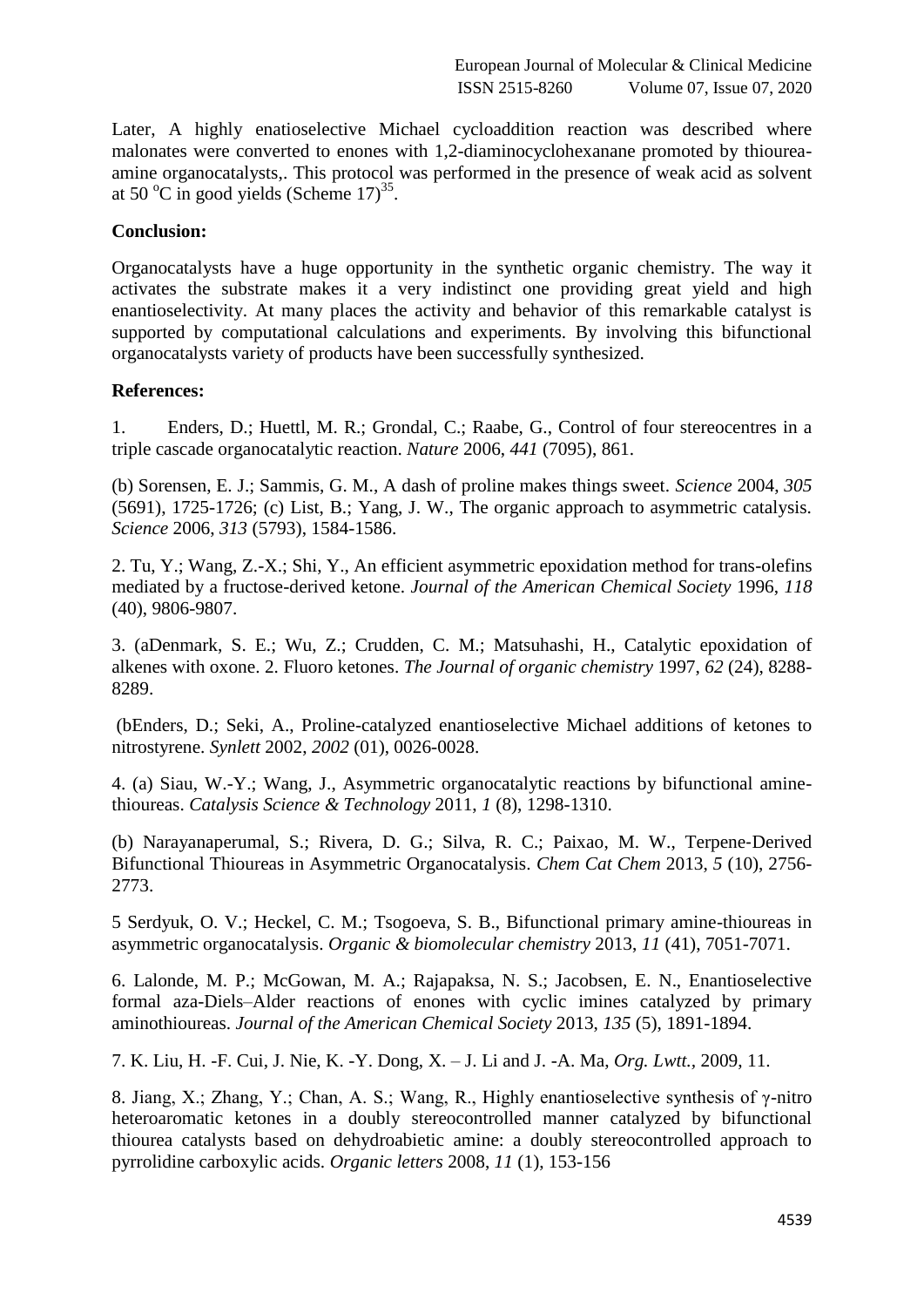9. T. -H. Lao, X. -J. Zhang, J. -J. Wang, X. -M. Li, M. Yan and H. - B. Luo, *Asymmetry,* 2009, 20.

10. J. -R. CHEN, Y. -Q. Zou, L. Fu, F. Tan and W. -J. Xiao, *Tetrahedron,* 2010, 66.

11. Z. -W. Ma, Y. -X. Liu, W. -J. Zhang, Y. Tao, Y. Zhu, J. -C. Tao and M. -S. Tang, *Eur. J. Org. Chem.,* 2011, 6747.

12. He, T.; Wu, X.-Y., Enantioselective Organocatalytic Michael Addition of Aliphatic Ketones to Nitrodienes. *Synthetic Communications* 2012, *42* (5), 667-677.

13. Serdyuk, O. V.; Heckel, C. M.; Tsogoeva, S. B., Bifunctional primary amine-thioureas in asymmetric organocatalysis. *Organic & biomolecular chemistry* 2013, *11* (41), 7051-7071.

14. Wang, L.; Xu, X.; Huang, J.; Peng, L.; Huang, Q.; Wang, L., Asymmetric Michael addition of aromatic ketones to nitroolefins catalyzed by simple chiral bifunctional primary amine-thioureas. *Letters in Organic Chemistry* 2010, *7* (5), 367-372.

15. Durmaz, M.; Sirit, A., Calixarene-based highly efficient primary amine–thiourea organocatalysts for asymmetric Michael addition of aldehydes to nitrostyrenes. *Supramolecular Chemistry* 2013, *25* (5), 292-301.

16. Yang, J.; Huang, H.; Jin, Z.; Wu, W.; Ye, J., Diastereoselective Synthesis of Bicyclo [2.2. 2] octan-2-one Derivatives through an Unexpected Organocatalytic Tandem Michael-Michael Reaction. *Synthesis* 2011, *2011* (12), 1984-1987.

17 Miura, T.; Masuda, A.; Ina, M.; Nakashima, K.; Nishida, S.; Tada, N.; Itoh, A., Asymmetric Michael reactions of α, α-disubstituted aldehydes with maleimides using a primary amine thiourea organocatalyst. *Tetrahedron: Asymmetry* 2011, *22* (16-17), 1605- 1609.

18. Kang, J. Y.; Carter, R. G., Primary Amine, Thiourea-based dual catalysis motif for synthesis of stereogenic, all-carbon quaternary center-containing cycloalkanones. *Organic letters* 2012, *14* (12), 3178-3181.

19. Yalalov, D.; Tsogoeva, S.; Schmatz, S., Adv Synth Catal 348: 826 (a) Lalonde MP. *Chen Y, Jacobsen EN (2006) Angew Chem Int Ed* 2006, *45*, 6366.

20. Wei, S.; Yalalov, D. A.; Tsogoeva, S. B.; Schmatz, S., New highly enantioselective thiourea-based bifunctional organocatalysts for nitro-Michael addition reactions. *Catalysis Today* 2007, *121* (1-2), 151-157.

21. Huang, H.; Jacobsen, E. N., Highly enantioselective direct conjugate addition of ketones to nitroalkenes promoted by a chiral primary amine− thiourea catalyst. *Journal of the American Chemical Society* 2006, *128* (22), 7170-7171.

22. Roca-López, D.; Marqués-López, E.; Alcaine, A.; Merino, P.; Herrera, R. P., A Friedel– Crafts alkylation mechanism using an aminoindanol-derived thiourea catalyst. *Organic & biomolecular chemistry* 2014, *12* (25), 4503-4510.

23. Shi, X.; He, W.; Li, H.; Zhang, X.; Zhang, S., Highly efficient and enantioselective Michael addition of acetylacetone to nitroolefins catalyzed by chiral bifunctional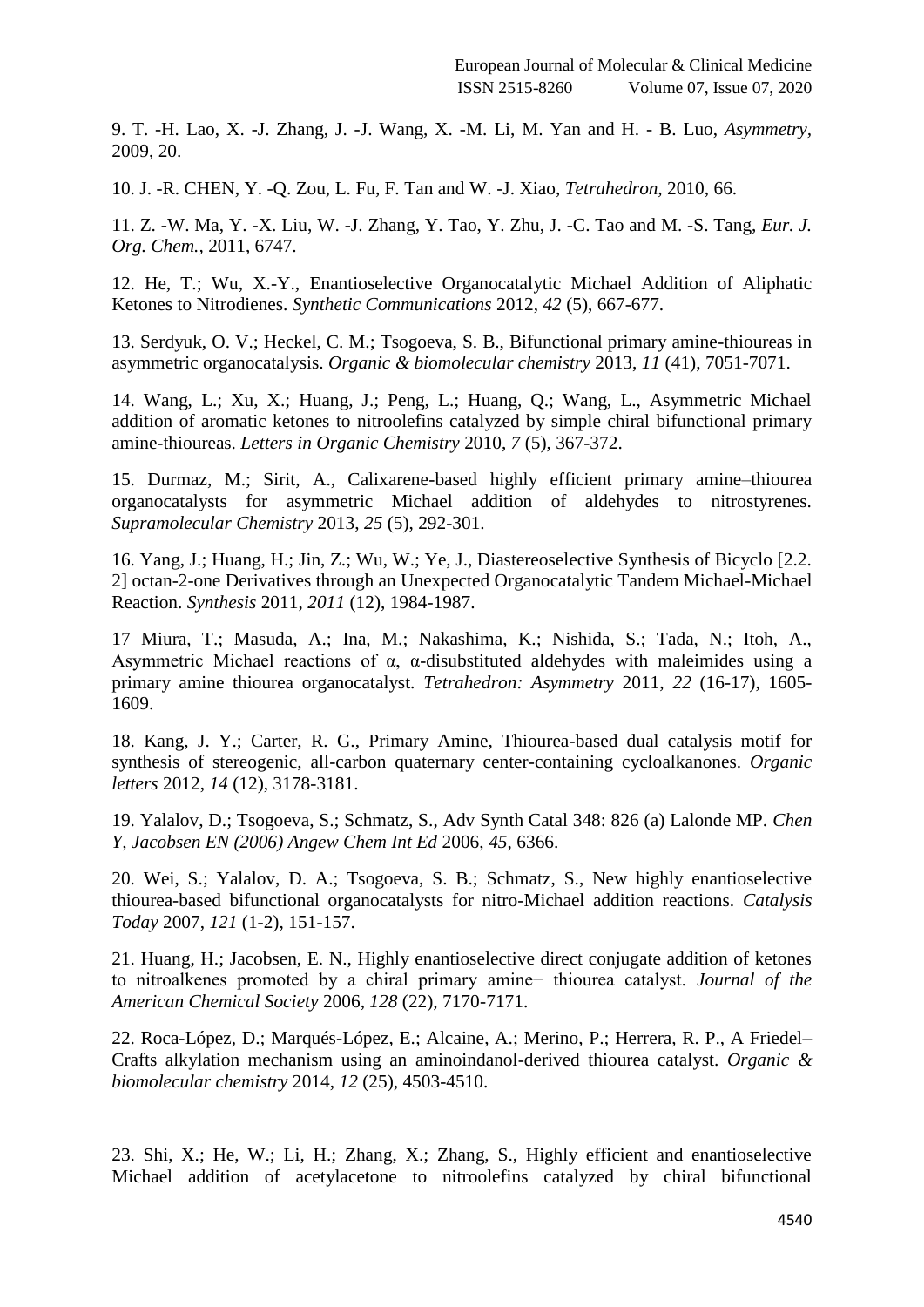organocatalyst bearing multiple hydrogen-bonding donors. *Tetrahedron letters* 2011, *52* (25), 3204-3207.

24. Robak, M. T.; Trincado, M.; Ellman, J. A., Enantioselective aza-Henry reaction with an N-sulfinyl urea organocatalyst. *Journal of the American Chemical Society* 2007, *129* (49), 15110-15111.

25. Almaşi, D.; Alonso, D. A.; Najera, C., Enantioselective conjugate addition of ketones to β-nitrostyrenes catalyzed by 1, 2-amino alcohol-derived prolinamides. *Tetrahedron: Asymmetry* 2006, *17* (14), 2064-2068.

26. Lalonde, M. P.; McGowan, M. A.; Rajapaksa, N. S.; Jacobsen, E. N., Enantioselective formal aza-Diels–Alder reactions of enones with cyclic imines catalyzed by primary aminothioureas. *Journal of the American Chemical Society* 2013, *135* (5), 1891-1894.

27. Jiang, X.; Shi, X.; Wang, S.; Sun, T.; Cao, Y.; Wang, R., Bifunctional Organocatalytic Strategy for Inverse‐Electron‐Demand Diels–Alder Reactions: Highly Efficient In Situ Substrate Generation and Activation to Construct Azaspirocyclic Skeletons. *Angewandte Chemie International Edition* 2012, *51* (9), 2084-2087.

28. Xie, J.-W.; Fan, L.-P.; Su, H.; Li, X.-S.; Xu, D.-C., Efficient kinetic resolution of racemic 3-nitro-2 H-chromene derivatives catalyzed by Takemoto's organocatalyst. *Organic & biomolecular chemistry* 2010, *8* (9), 2117-2122.

29. Bai, J. F.; Wang, L. L.; Peng, L.; Guo, Y. L.; Ming, J. N.; Wang, F. Y.; Xu, X. Y.; Wang, L. X., Metal‐Free Asymmetric 1, 3‐Dipolar Cycloaddition of N‐Arylmaleimides to Azomethine Ylides Catalyzed by Chiral Tertiary Amine Thiourea. *European Journal of Organic Chemistry* 2011, *2011* (23), 4472-4478.

30. Lykke, L.; Carlsen, B. D.; Rambo, R. S.; Jørgensen, K. A., Catalytic asymmetric synthesis of 4-nitropyrazolidines: An access to optically active 1, 2, 3-triamines. *Journal of the American Chemical Society* 2014, *136* (32), 11296-11299.

31. Chen, X.; Qi, Z.-H.; Zhang, S.-Y.; Kong, L.-P.; Wang, Y.; Wang, X.-W., Enantioselective construction of functionalized thiopyrano-indole annulated heterocycles via a formal thio [3+ 3]-cyclization. *Organic letters* 2014, *17* (1), 42-45.

32. Wang, L.-L.; Bai, J.-F.; Peng, L.; Qi, L.-W.; Jia, L.-N.; Guo, Y.-L.; Luo, X.-Y.; Xu, X.- Y.; Wang, L.-X., Organocatalytic stereocontrolled synthesis of 3, 3′-pyrrolidinyl spirooxindoles by [3+ 2] annulation of isocyanoesters with methyleneindolinones. *Chemical Communications* 2012, *48* (42), 5175-5177.

33. Wang, L.; Shi, X.-M.; Dong, W.-P.; Zhu, L.-P.; Wang, R., Efficient construction of highly functionalized spiro [γ-butyrolactone-pyrrolidin-3, 3′-oxindole] tricyclic skeletons via an organocatalytic 1, 3-dipolar cycloaddition. *Chemical Communications* 2013, *49* (33), 3458-3460.

34. Bharti, R.; Parvin, T., Diversity oriented synthesis of tri-substituted methane containing aminouracil and hydroxynaphthoquinone/hydroxycoumarin moiety using organocatalysed multicomponent reactions in aqueous medium. *RSC Advances* 2015, *5* (82), 66833-66839.

35. Wang, L.; Shi, X.-M.; Dong, W.-P.; Zhu, L.-P.; Wang, R., Efficient construction of highly functionalized spiro [γ-butyrolactone-pyrrolidin-3, 3′-oxindole] tricyclic skeletons via